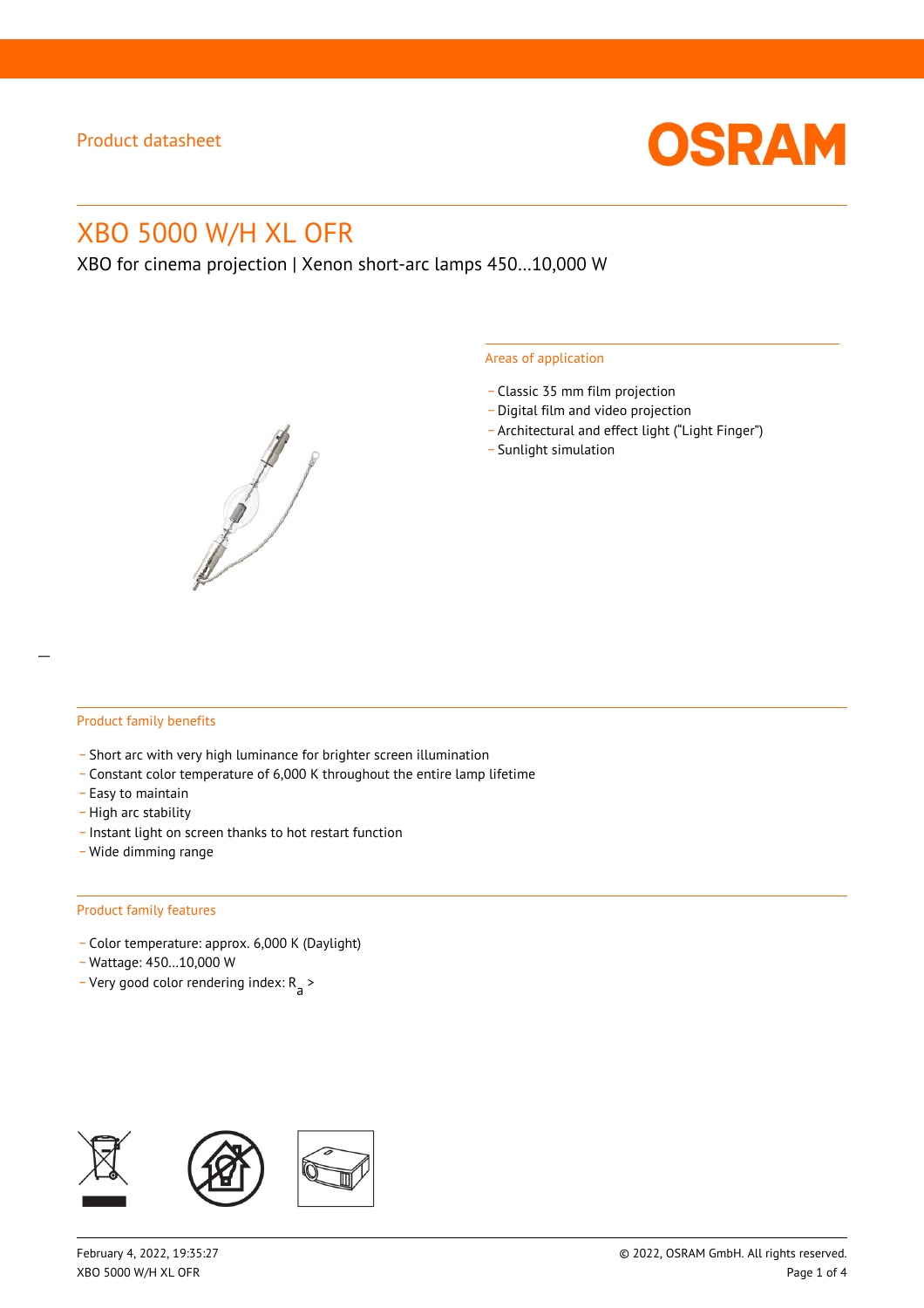# Product datasheet

#### Technical data

### **Electrical data**

| <b>Nominal current</b> | 140 A     |
|------------------------|-----------|
| Current control range  | 100150 A  |
| Nominal wattage        | 5000.00 W |
| Nominal voltage        | 35.0 V    |

## **Dimensions & weight**



| <b>Diameter</b>                             | 70.0 mm          |
|---------------------------------------------|------------------|
| Length                                      | 433.0 mm         |
| Length with base excl. base pins/connection | 382.00 mm        |
| Light center length (LCL)                   | 167.5 mm $^{1}$  |
| Cable/wire length, input side               | 560 mm           |
| Electrode gap cold                          | $7.5 \text{ mm}$ |
| <b>Product weight</b>                       | 1028.00 g        |
| Cable length                                | 560.0            |

1) Distance from end of base to tip of electrode (cold)

### **Temperatures & operating conditions**

| Max. permitted ambient temp. pinch point | 230 °C |
|------------------------------------------|--------|
|                                          |        |

### **Lifespan**

| Lifespan | 1200 h |
|----------|--------|
|          | -----  |

### **Additional product data**

| <b>Base anode (standard designation)</b> | SFaX30-16 |
|------------------------------------------|-----------|
| Base cathode (standard designation)      | SFaX28-18 |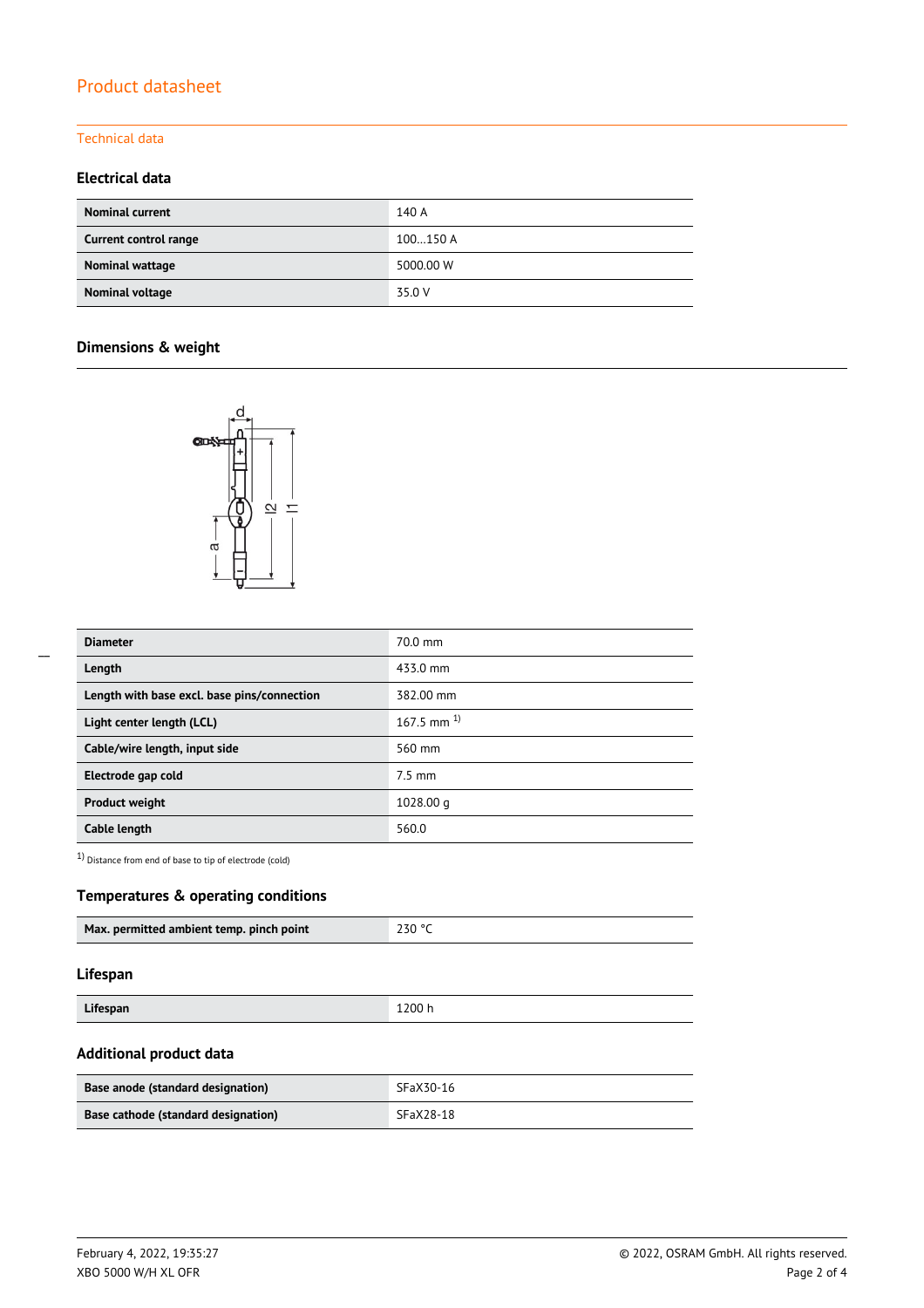# Product datasheet

# **Capabilities**

| Cooling                 | Forced $1$              |
|-------------------------|-------------------------|
| <b>Burning position</b> | $s15/p15$ <sup>2)</sup> |

 $1$ Vertical and horizontal  $\,$ 

2) For vertical burning position: anode (+) on top

### **Environmental information**

| Information according Art. 33 of EU Regulation (EC) 1907/2006 (REACh) |                                                                                                       |  |  |
|-----------------------------------------------------------------------|-------------------------------------------------------------------------------------------------------|--|--|
| Date of Declaration                                                   | 04-02-2022                                                                                            |  |  |
| <b>Primary Article Identifier</b>                                     | 4008321412829                                                                                         |  |  |
| Candidate List Substance 1                                            | Lead                                                                                                  |  |  |
| CAS No. of substance 1                                                | 7439-92-1                                                                                             |  |  |
| <b>Safe Use Instruction</b>                                           | The identification of the Candidate List substance is<br>sufficient to allow safe use of the article. |  |  |
| Declaration No. in SCIP database                                      | 6666821C-6025-4AE2-9049-74872CF69C52                                                                  |  |  |

### Country specific information

| <b>Product code</b> | <b>METEL code</b> | SEG-No. | <b>STK-Number</b> | UK Org |
|---------------------|-------------------|---------|-------------------|--------|
| 4008321412829       | OSRXBO5000HXL     |         |                   |        |